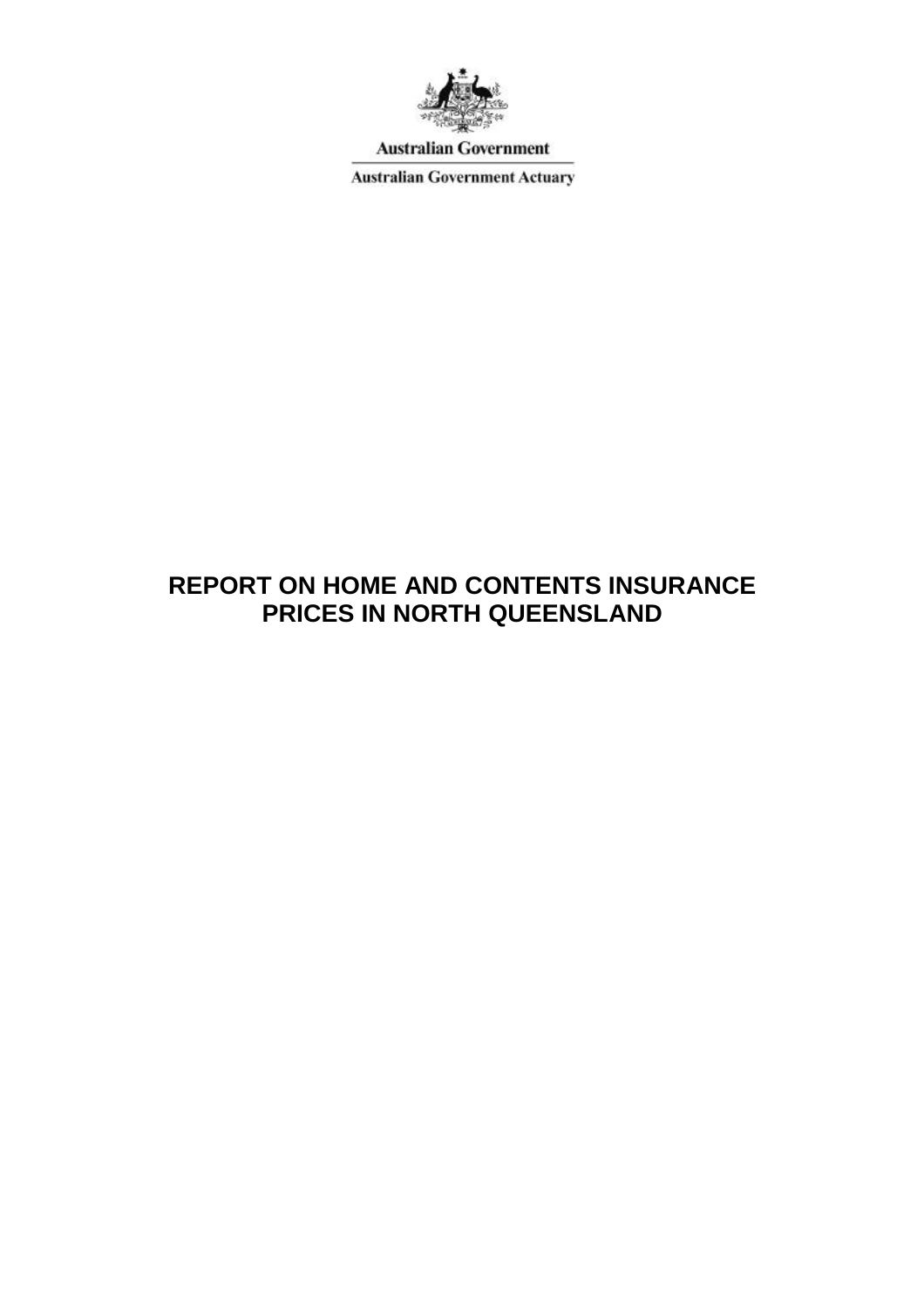# **TABLE OF CONTENTS**

| 1 INTRODUCTION AND SUMMARY OF MAIN FINDINGS 3 |  |
|-----------------------------------------------|--|
|                                               |  |
|                                               |  |
|                                               |  |
|                                               |  |
|                                               |  |
|                                               |  |
|                                               |  |
|                                               |  |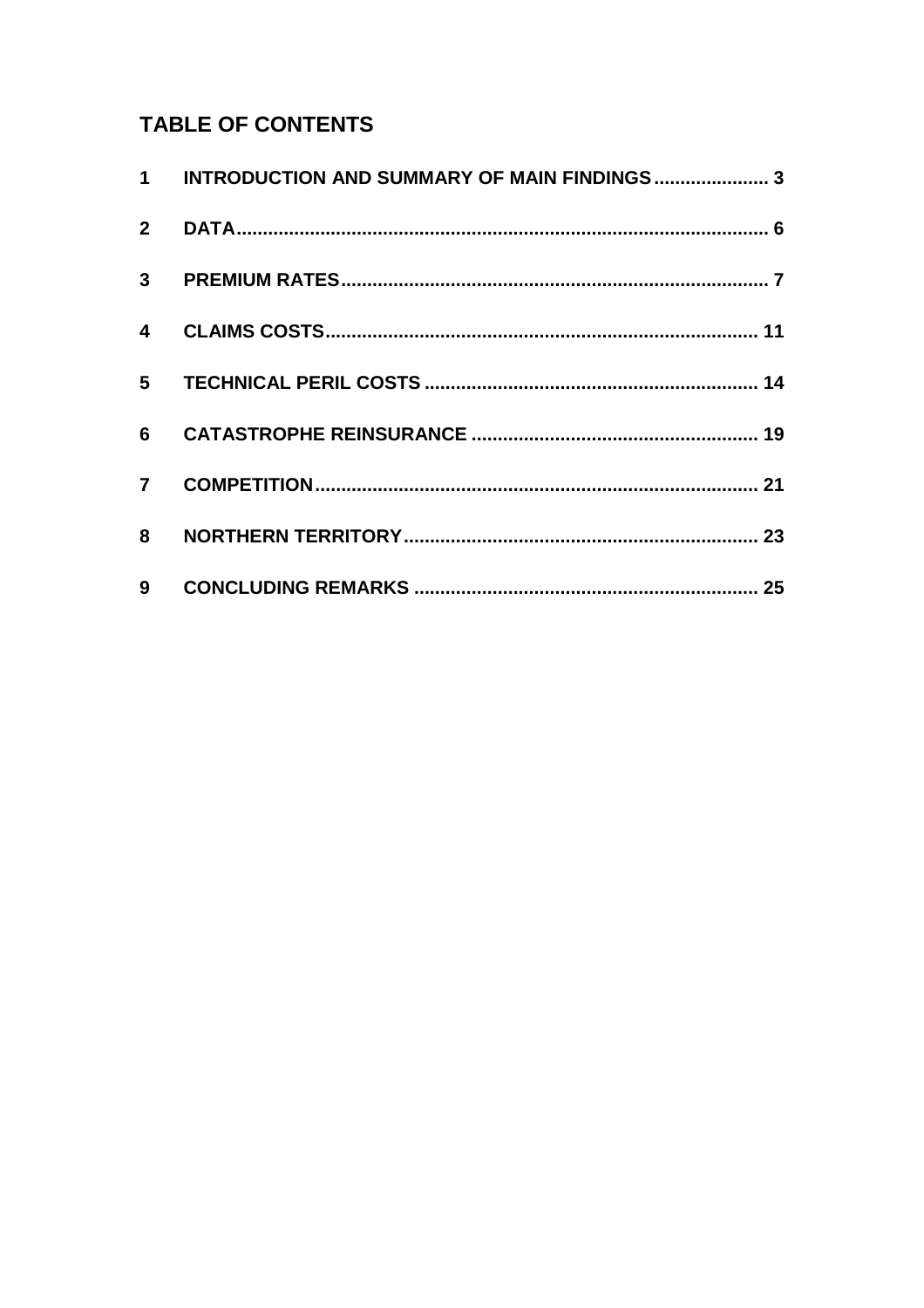## **1 Introduction and summary of main findings**

### **Background**

- 1.1 I have been asked by the Government to conduct a study into home and contents insurance pricing in North Queensland (NQ). This follows a study into residential strata insurance pricing that I completed in June this year.
- 1.2 Specifically, I have been asked to:
	- consider the causes of home and contents premium increases in NQ, taking into account an 8 year timeframe beginning in 2005-06; and
	- compare home and contents insurance pricing across Northern Australia and other east coast centres and consider the reasons for any significant variation in pricing across geographic areas.
- 1.3 This report sets out the results of my investigation.

### **Brief summary of main findings**

### *Premium rate increases*

1.4 NQ home and contents insurance premium rates<sup>1</sup> have increased by around 80 per cent over the period of the investigation. Over the same period, average home and contents premium rates across Australia have increased by about 25 per cent. In Brisbane, the increase was around 45 per cent while in Sydney/Melbourne it was about 12 per cent. The chart below illustrates.





<sup>&</sup>lt;sup>1</sup> Premium per \$'000 Sum Insured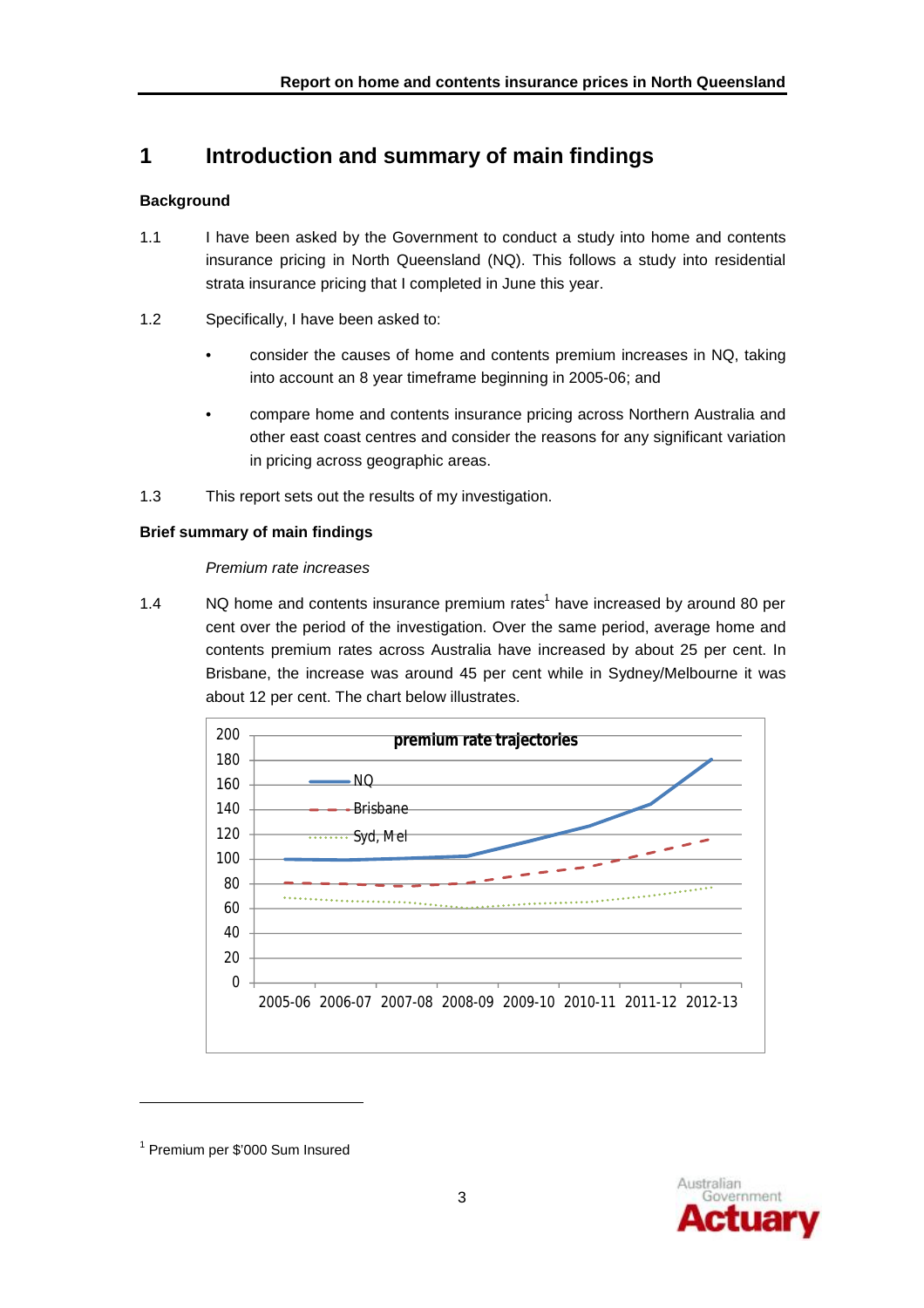1.5 The claims cost trajectory<sup>2</sup> for NQ, shown below, has been both higher and more volatile than for either Brisbane or Sydney/Melbourne. The impact of Cyclone Larry in 2005-06, the Mackay storms in 2007-08 and Cyclone Yasi in 2010-11 is clearly evident.



- 1.6 In my view it is likely that major reasons for the premium rate increases experienced in NQ include:
	- insurer reaction to losses caused by a number of natural disasters, illustrated in the chart above;
	- developments in catastrophe modelling, including cyclone modelling; and
	- increases in the cost of catastrophe reinsurance.
- 1.7 Together, these factors have caused insurers to increase their estimates of NQ home insurance risk.

#### *Comparison of NQ prices with prices elsewhere*

- 1.8 In 2012-13, Brisbane premium rates were about 60 per cent of NQ rates and in Sydney and Melbourne, premium rates were only around 40 per cent of NQ rates. Australian premium rates in 2012-13 were, on average, around 50 per cent of NQ premium rates.
- 1.9 In NQ, cyclone is a big risk.

<sup>&</sup>lt;sup>2</sup> Incurred claim cost per \$'000 Sum Insured. Claim costs are shown relative to NQ in 2005-06.

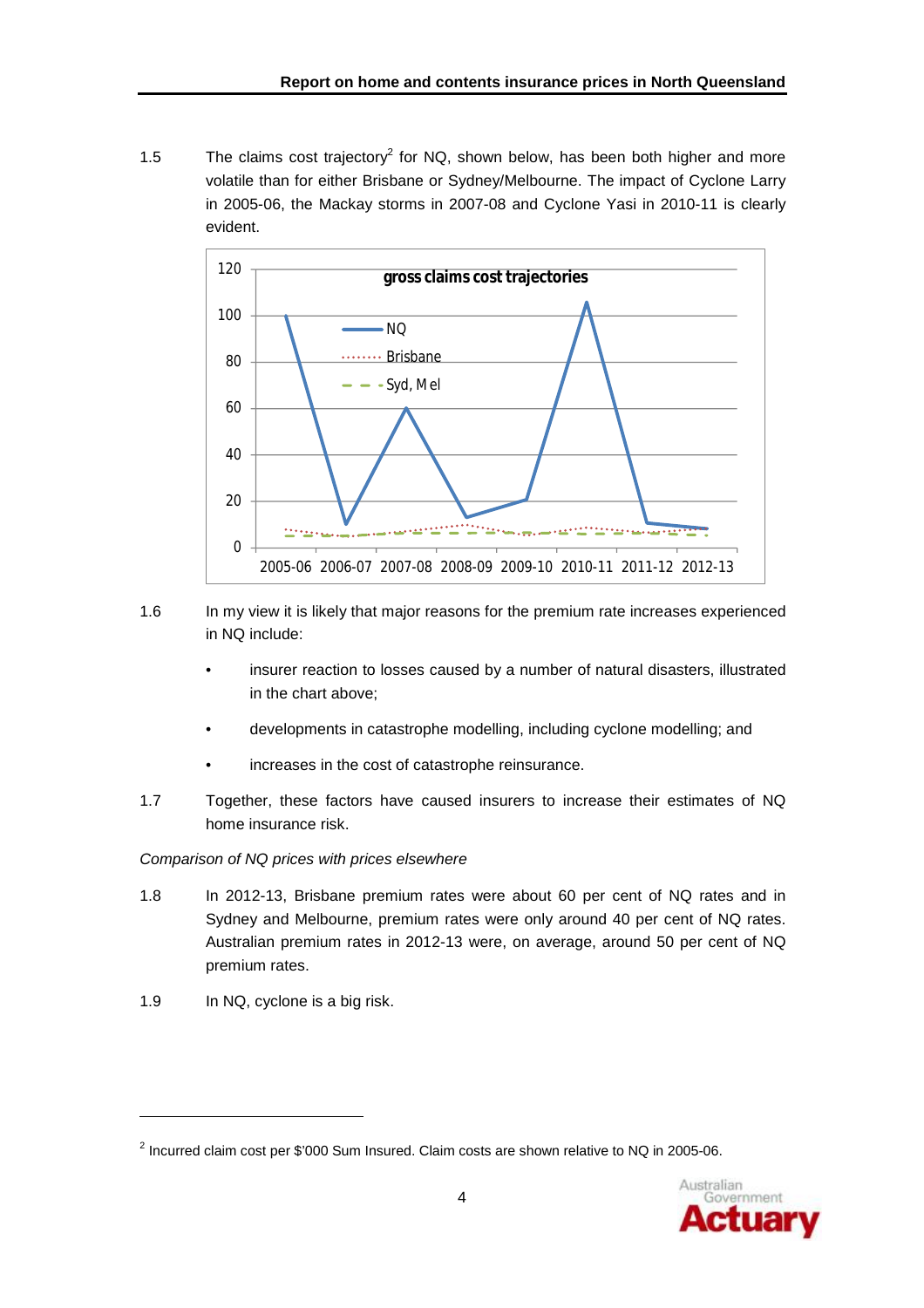1.10 The chart below shows insurer estimates of home building claims costs<sup>3</sup>, split between cyclone, other natural peril<sup>4</sup> and non-natural peril causes<sup>5</sup> for each of NQ, Brisbane and Sydney/Melbourne.



- 1.11 This chart indicates that the cost of cyclone risk is likely to be the main reason why NQ premium rates are, on average, significantly higher than premium rates in most other parts of Australia.
- 1.12 Cyclone risk can have a substantial regional impact on premiums.
- 1.13 Other natural perils<sup>6</sup> can have a substantial impact on *individual* policyholder premiums. Flood is a good example. Some policyholders face very high flood premiums. However, when considered on a regional level the cost of flood (and other natural peril) tends to be relatively low. In this regard, cyclone risk is unique. This important point is discussed more fully in the body of the report.
- 1.14 According to the data provided for this investigation, the average cost of cyclone risk for NQ policyholders is higher than the average cost of any other natural peril in most other regions.
- 1.15 The main exception to this is the cost of cyclone risk in north-west WA which is estimated to be even higher than the corresponding cost in NQ.



<sup>&</sup>lt;sup>3</sup> Relative to NQ

<sup>&</sup>lt;sup>4</sup> Storm, flood, bushfire and earthquake

<sup>&</sup>lt;sup>5</sup> For example, fire other than bushfire

 $6$  Storm, riverine flood, bushfire, earthquake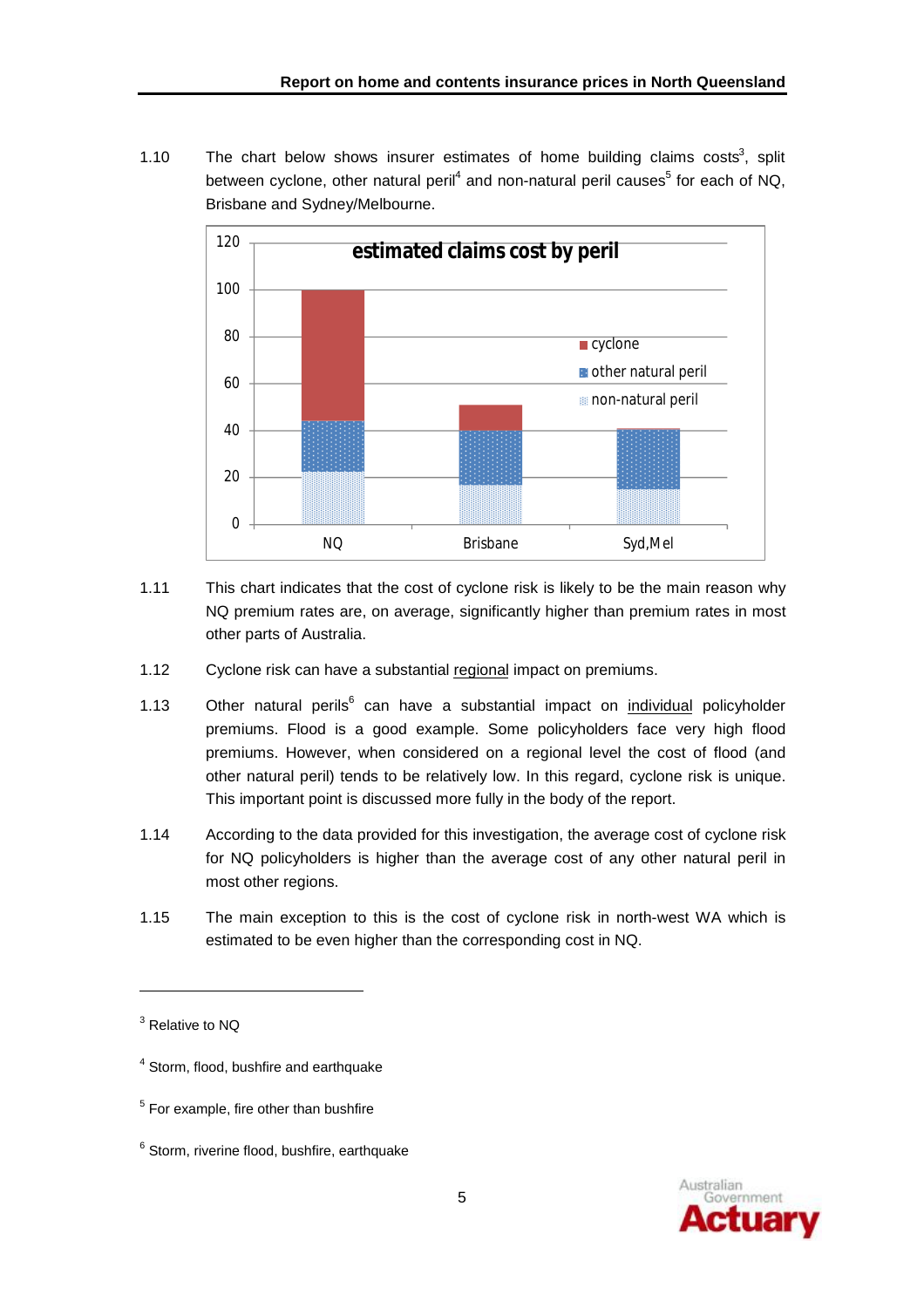#### **Reading this report**

- 1.16 The purpose of this report is to document the findings of an investigation. The purpose is not to make recommendations.
- 1.17 This report is intended to be read in its entirety. In particular, it is not appropriate to draw or infer conclusions about the reasons for price variations between NQ and other regions without careful consideration of the whole document.
- 1.18 The analysis and results in this report are based on aggregating data from a number of participating insurers. They do not reflect the position of any individual insurer.
- 1.19 In general the charts in this report summarise data items relative to NQ. Thus NQ is shown with a (initial) value of 100 and other regions are shown relative to this. This approach has been taken to protect the commercially sensitive nature of the data provided.
- 1.20 Commentary on pricing in this report relates to home and contents insurance only and does not relate to any other business segments written by these insurers.

#### **Structure of this report**

- 1.21 This report is therefore structured as follows:
	- **Data**: brief description of the data sources for this investigation
	- **Premium rates**: comparison of premium rates in NQ with those in other regions
	- **Claims costs**: analysis of the relative claims experience in NQ and in other centres over the 8 year period of the investigation
	- **Technical peril costs**: consideration of insurer estimates of the cost of various perils, including natural perils
	- **Reinsurance**: consideration of the cost of catastrophe reinsurance
	- **Competition:** discussion of the role of competition in the pricing process
	- **Conclusions**

### **2 Data**

l

2.1 For the purpose of this report, NQ is taken to include the Marlborough region along with areas in and around Mackay, Proserpine, Townsville, Ingham, Cairns and Cape York. Specifically, NQ is taken to include  $ICA<sup>7</sup>$  Cresta zones 6 to 12.



<sup>&</sup>lt;sup>7</sup> Insurance Council of Australia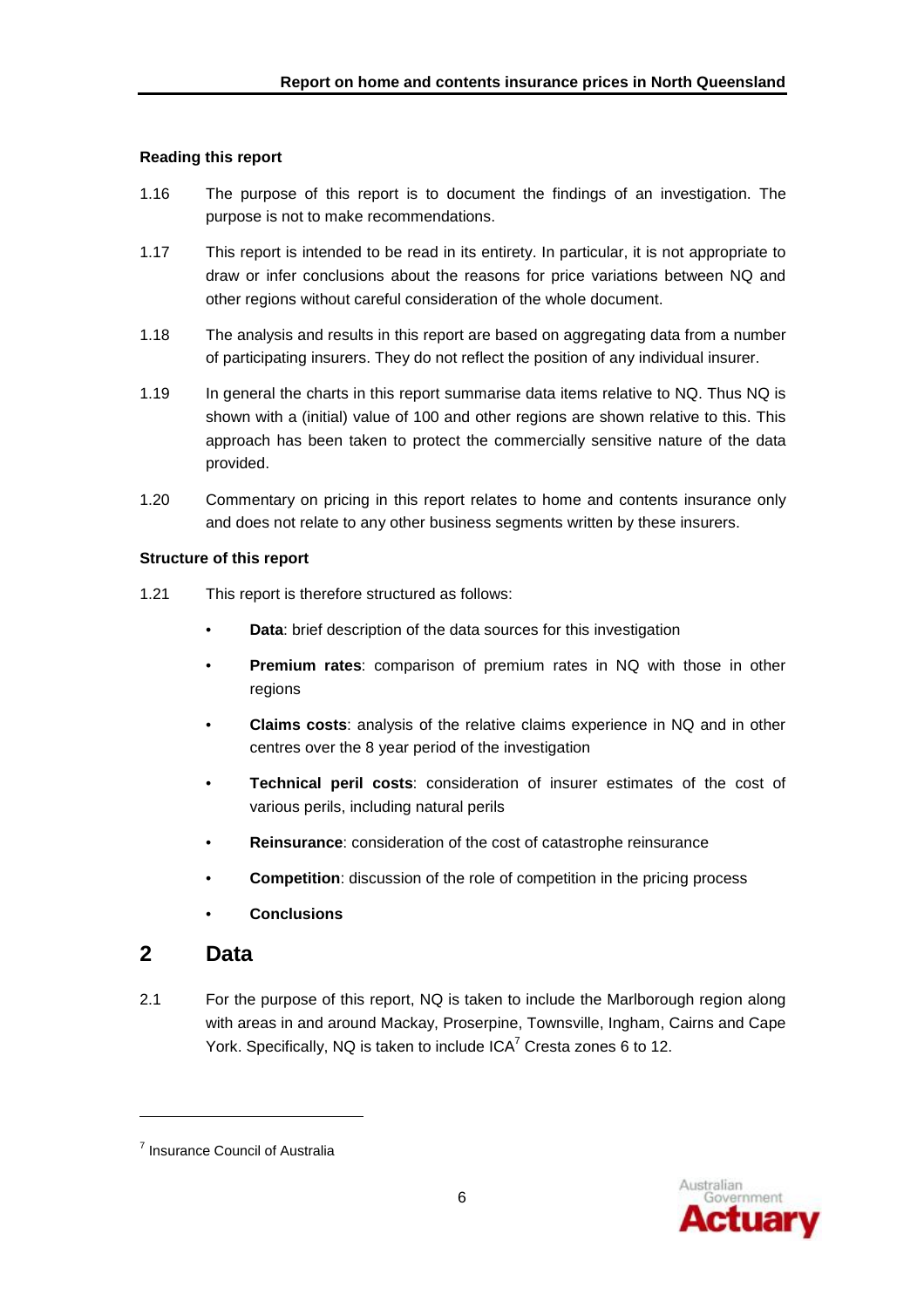- 2.2 I sought certain historical data from five insurers: Allianz, IAG Group, QBE, RACQI and Suncorp. The historical data provided by these insurers relates to home and contents insurance business in NQ. The historical data covered the 8 financial years from 2005-06 to 2012-13.
- 2.3 I also sought certain technical data and supporting information from the same insurers. The technical data related to estimates of the expected cost of claims arising from a number of natural and non-natural perils. The technical data was provided individually in respect of a number of regions including NQ.
- 2.4 I also sought certain historical data from Insurance Statistics Australia (ISA). ISA provided historical premium and claims data by broad geographical region. That historical data also included the period from 2005-06 to 2012-13.
- 2.5 I have relied on the accuracy of the data provided, along with a number of discussions with the insurers. I carried out brief reasonableness checks on the data and believe the data to be suitable for the current purpose. However, I was not in a position to independently audit the data.
- 2.6 I have also had discussions with members of the Actuaries Institute who have relevant experience in this area.
- 2.7 I acknowledge the efforts of the insurers, ISA and the actuaries in providing me with the data and other information and in responding to my subsequent questions.

### **3 Premium rates**

### **Premium rate trajectory**

l

3.1 The chart below illustrates the trajectory of average NQ premium rates<sup>8</sup> over the period from 2005-06 to 2012-13. The averages shown here are weighted averages $9$ of the premium rates implied within the insurer data provided for the investigation.



<sup>&</sup>lt;sup>8</sup> Premium rate refers to premium charged per \$'000 Sum Insured. Separate premium rates have been derived for home buildings only, home contents only and combined home buildings and contents policies. Premium rate excludes any taxes and charges.

 $9$  Weighted by the aggregate exposure of individual insurers in each region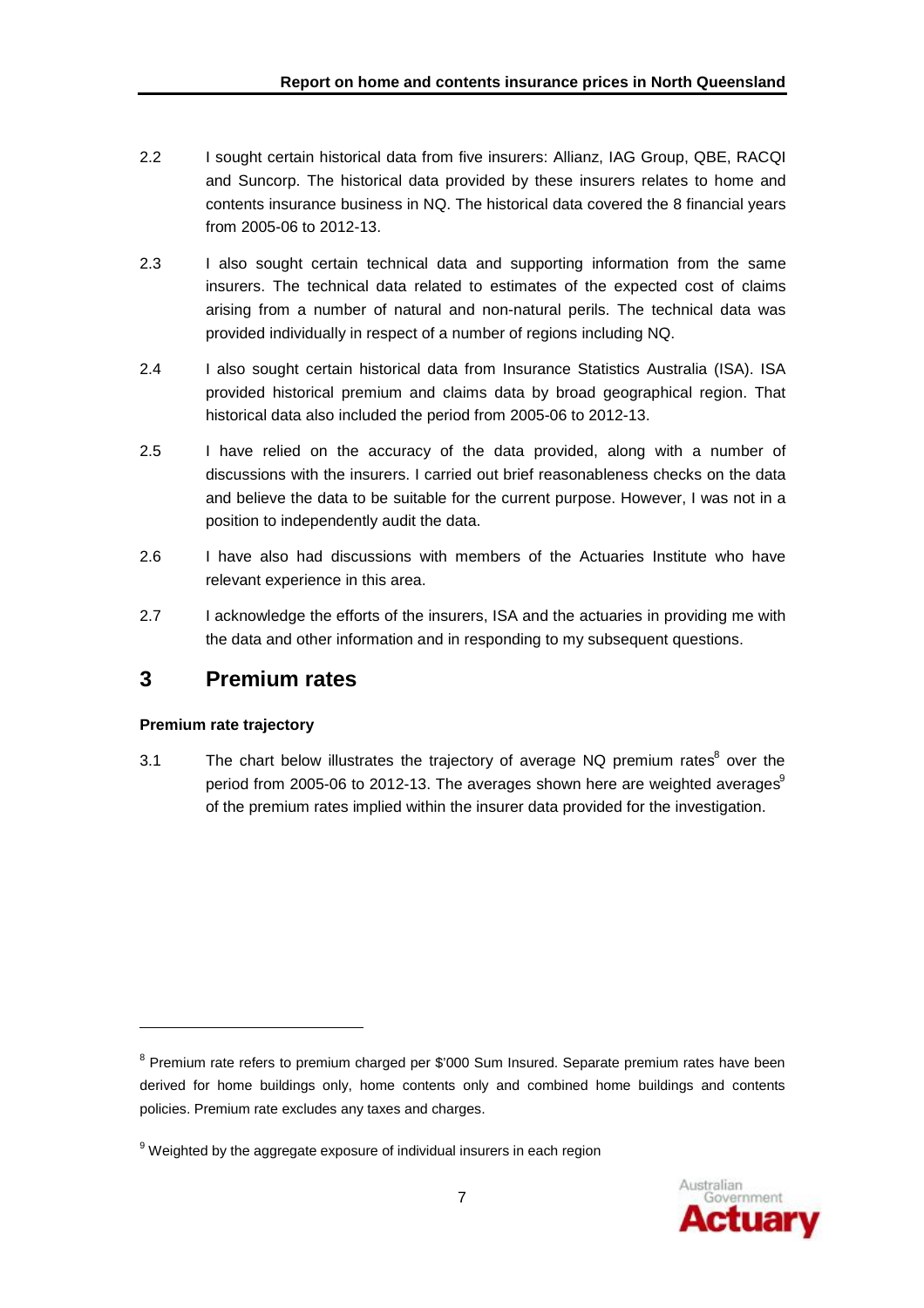

- 3.2 The solid line in the chart above replicates the line shown in the chart at paragraph 1.4. The other lines show the trajectories of home buildings premium rates and home contents premium rates. Home buildings premium rates have increased faster than home contents premium rates. This feature is not unique to NQ.
- 3.3 The charts below illustrate the increase in premium rates for Brisbane and for Sydney/Melbourne combined. In both cases, as for NQ, home buildings premium rates have increased faster than home contents premium rates.



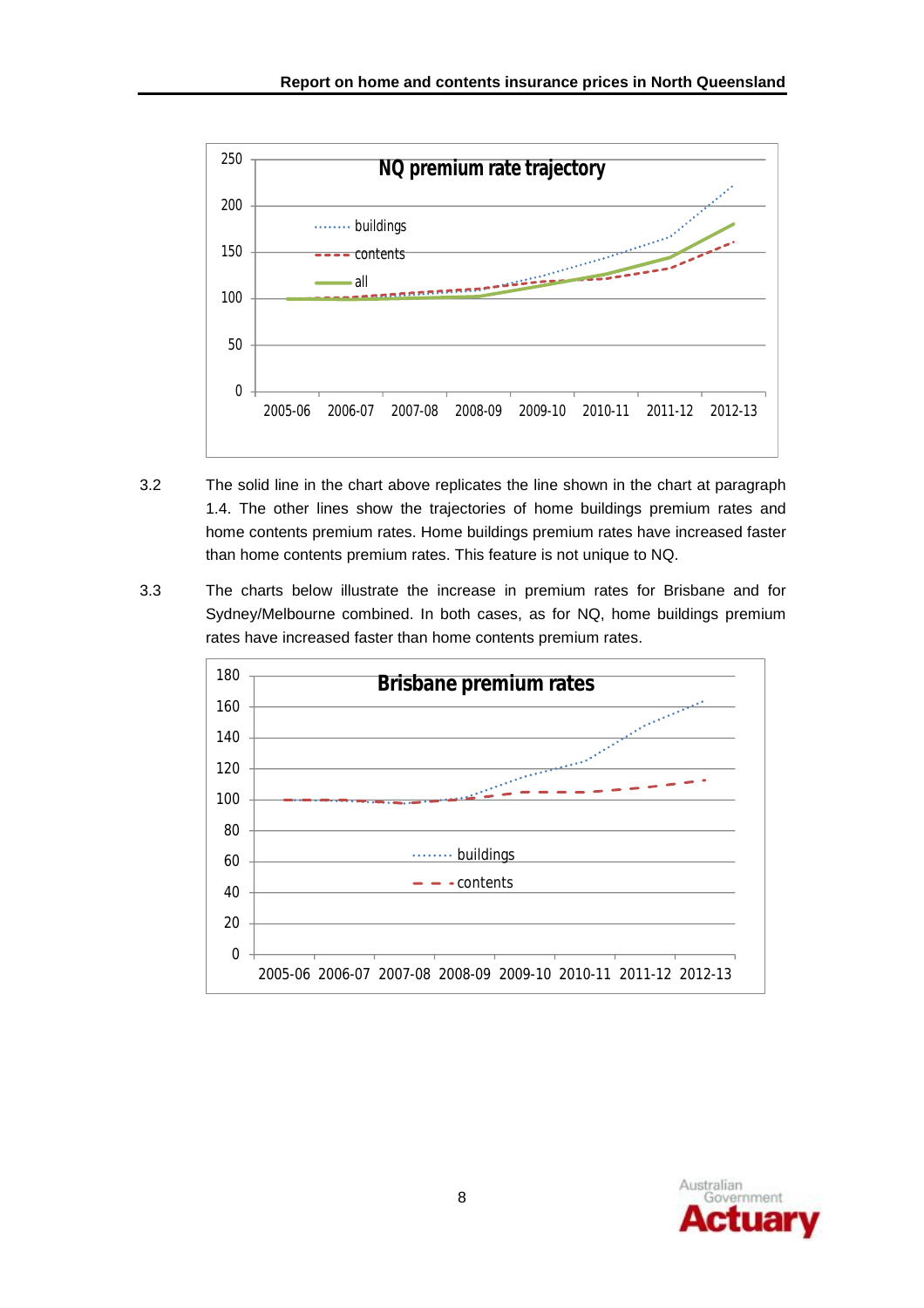

3.4 In general, NQ premium rates have increased faster than those in either Brisbane or Sydney/Melbourne.

### **Prevailing premium rates in 2012-13**

3.5 The charts below compare the average 2012-13 premium rates in NQ with the average prevailing premium rates in Brisbane and in Sydney/Melbourne. These charts show that the relationship between regions is reasonably consistent across each of home buildings, home contents and combined home and contents insurance policies.



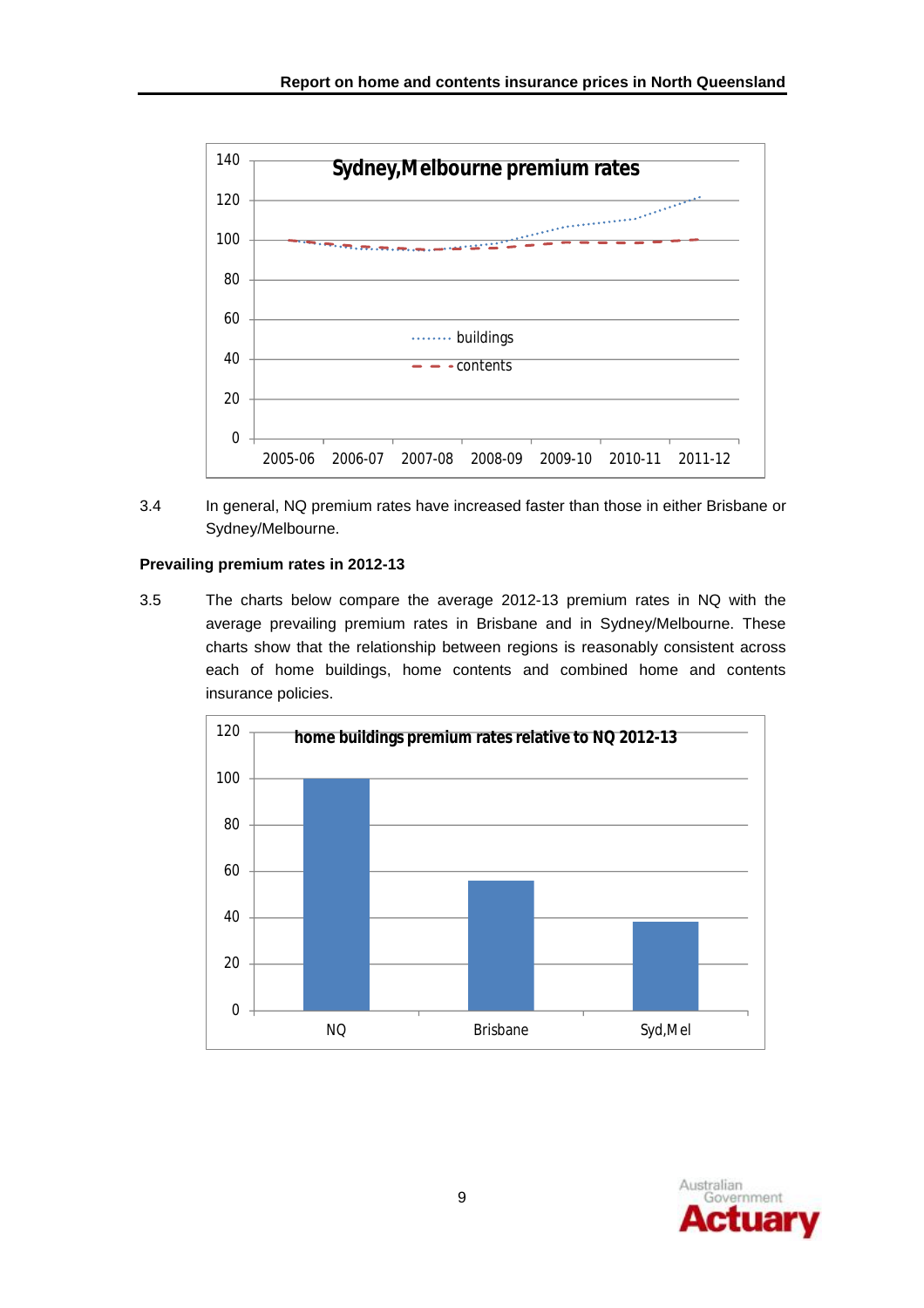



- 3.6 Average premium rates in Sydney and Melbourne were around 40 per cent of the rates prevailing in NQ. Average premium rates in Brisbane were about 60 per cent of prevailing NQ rates.
- 3.7 The charts above show average premium rates in the selected regions. Individual insurance policies (and, indeed, individual insurers) would be expected to have different premium rates from the average. Some policies (and insurers) would have higher premium rates than the average and some would have lower premium rates than the average depending, for example, on insurer assessments of risk at an address level.
- 3.8 There can be quite significant variation between premium rates on individual properties even within a fairly small region. This reflects developments in pricing whereby, increasingly, insurers seek to price at an individual address level. Related

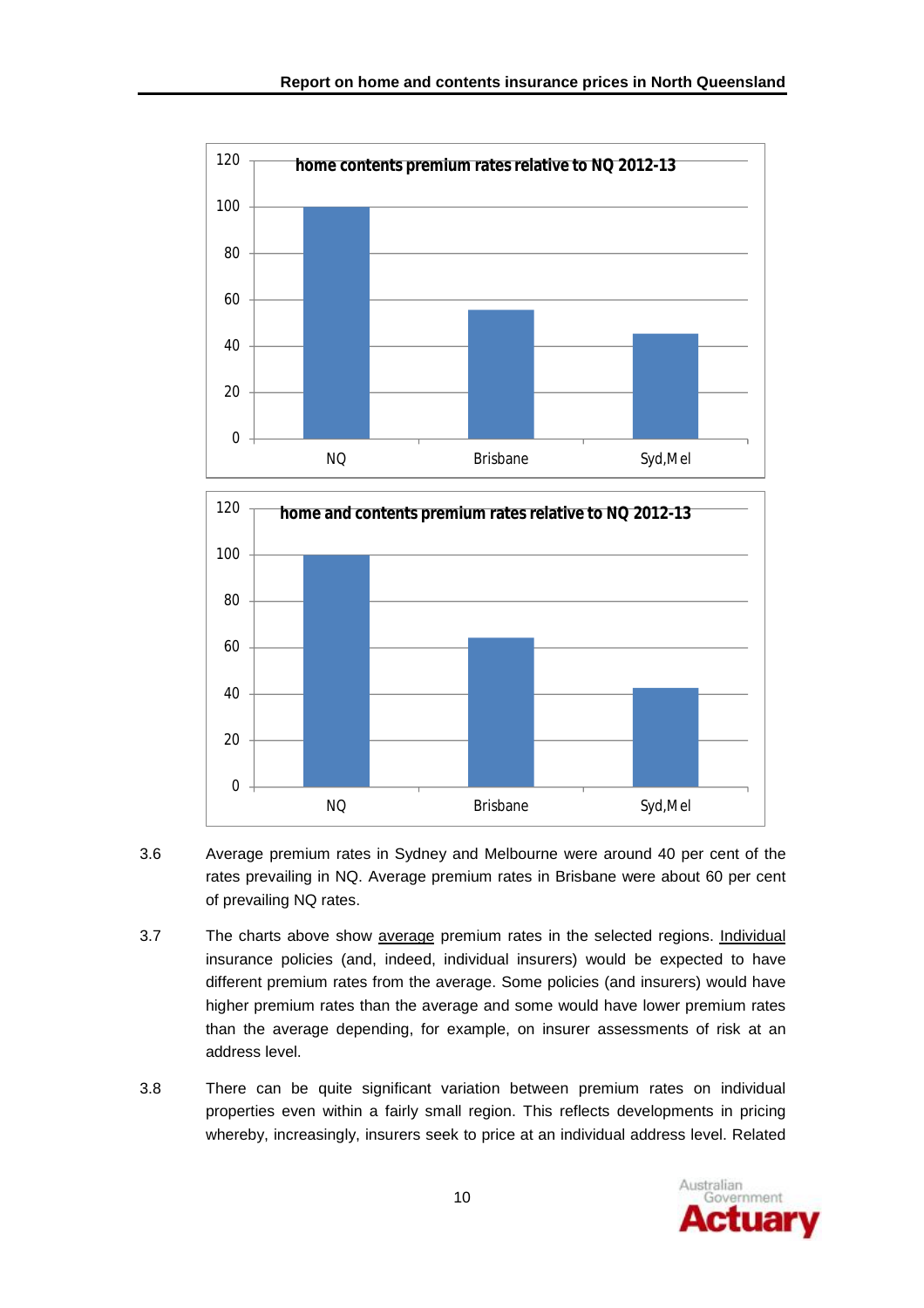to this, many insurers have recently added riverine flood to the list of covered perils. There is large variation in the cost of flood cover among policyholders.

3.9 That variation is not captured in the charts above. The purpose of this study is to consider premium variations at a regional level. Therefore, it is appropriate to consider variations between regional average premiums rather than address-level variations.

### **4 Claims costs**

4.1 A major driver of premium rates is the expected claims cost. The chart below compares average gross claims  $cost^{10}$  for NQ over the 8 year period of the investigation with the corresponding costs in Brisbane and Sydney/Melbourne combined. On average over the 8 year period of the investigation, claims costs per \$'000 Sum Insured in these other major centres and, indeed, across Australia, were less than 20 per cent of those in NQ.



4.2 The chart below compares the gross claims cost trajectory over the investigation period in NQ with that in Brisbane and in Sydney/Melbourne combined. Claim costs are shown relative to NQ in 2005-06. The impact of Cyclone Larry in 2005-06, the Mackay storms in 2007-08 and Cyclone Yasi in 2010-11 is clearly evident.



 $10$  Gross claims cost = incurred claims cost per \$'000 Sum Insured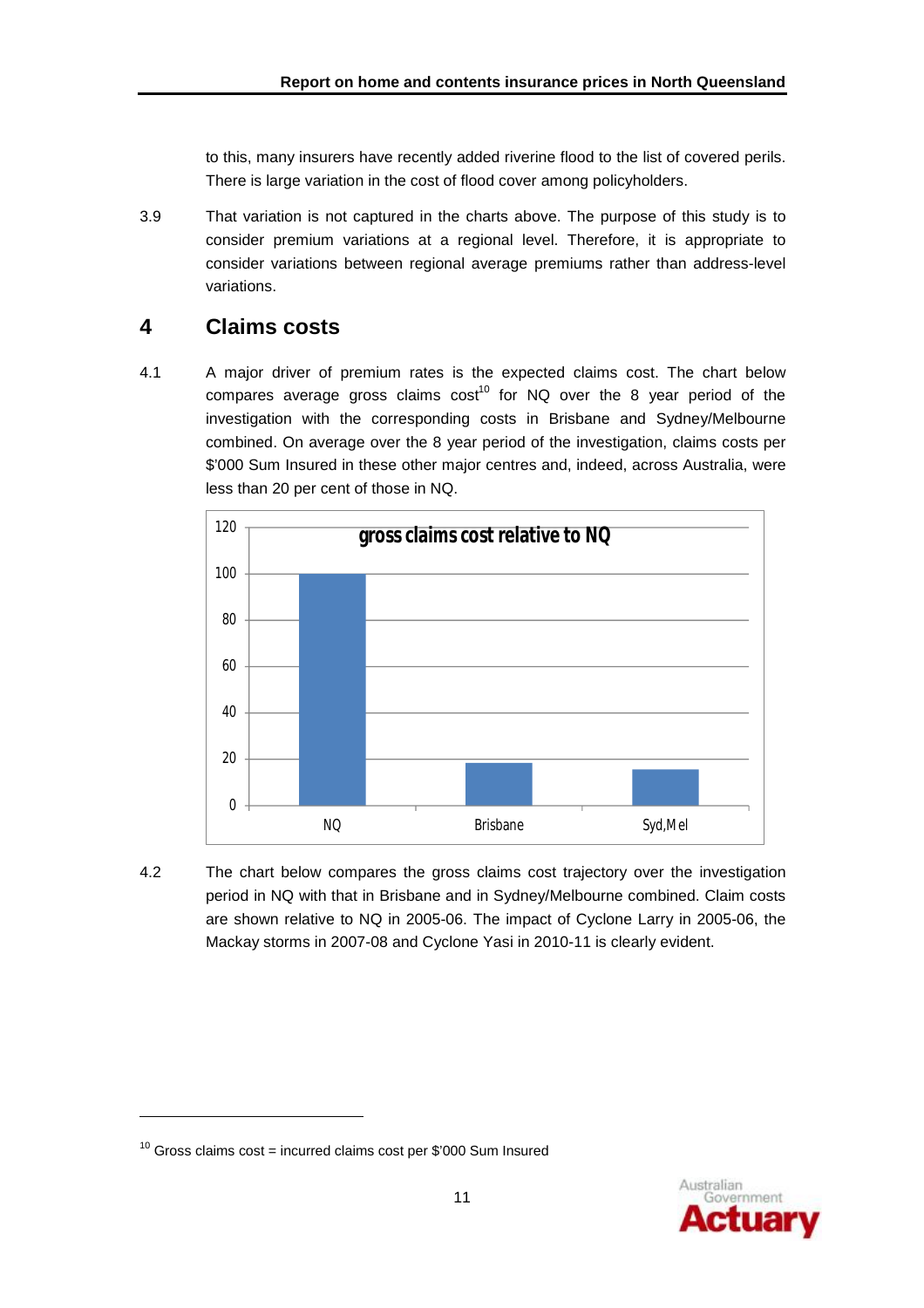

4.3 The charts above compare historical claims cost experience with sum insured. They illustrate that, on an exposure-weighted basis, the recent claims cost experience in NQ was both higher and more volatile than in the other centres.

### **Loss Ratio**

- 4.4 A common metric that is used to assess premium rate adequacy is the loss ratio. The loss ratio simply divides claims costs by premium.
- 4.5 For home insurance business a loss ratio of around 60 65 per cent might be regarded as indicating broadly adequate premium rates. Higher loss ratios than this might be regarded as indicating inadequate premium rates.
- 4.6 The target loss ratio is less than 100 per cent because the insurer needs to collect sufficient premium to meet not only expected claims costs, but also policy administration expenses, the cost of reinsurance and provide for a reasonable profit margin.
- 4.7 The chart below shows the actual NQ loss ratio for the period of the investigation.

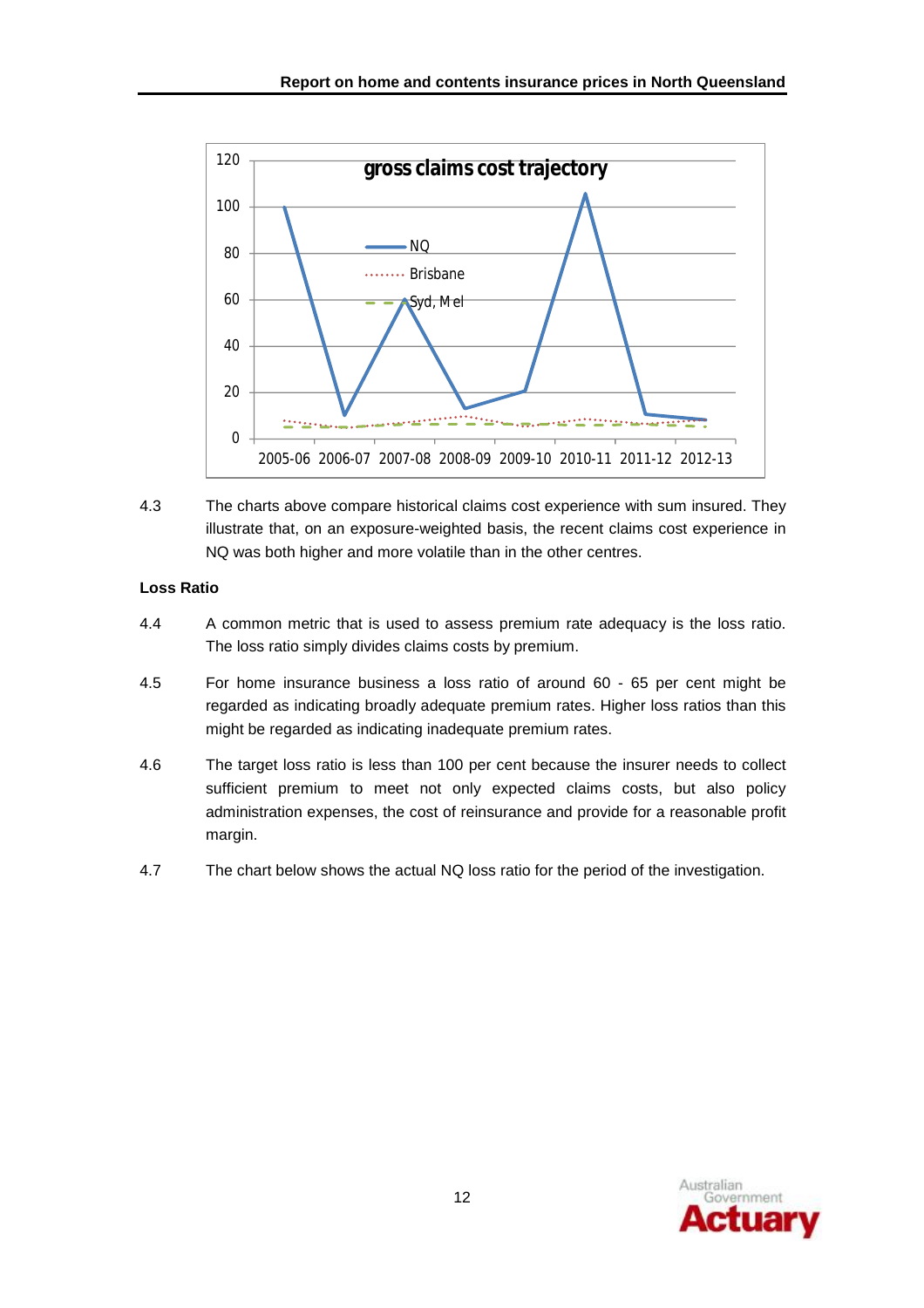

- 4.8 The chart shows the actual gross loss ratio during the investigation period averaged more than 140 per cent. This means that insurers paid out more than \$1.40 in claims for every \$1 of premium that they collected during the period.
- 4.9 The chart also shows that 2011-12 and 2012-13 have both seen loss ratios better than the target loss ratio, indicating that these years were profitable in NQ. Notably, both 2011-12 and 2012-13 saw benign claims experience with no major weather events in either year. The low loss ratios in these two years are a result of both this benign claims experience and, of course, higher premium rates.
- 4.10 As there were significant premium rate increases over the period, I have also calculated a notional loss ratio by assuming that the premium rates that prevailed in 2012-13 had, in fact, applied throughout the period. The notional loss ratio is intended to present the current premium rates in a historical context. The chart below illustrates this notional loss ratio.



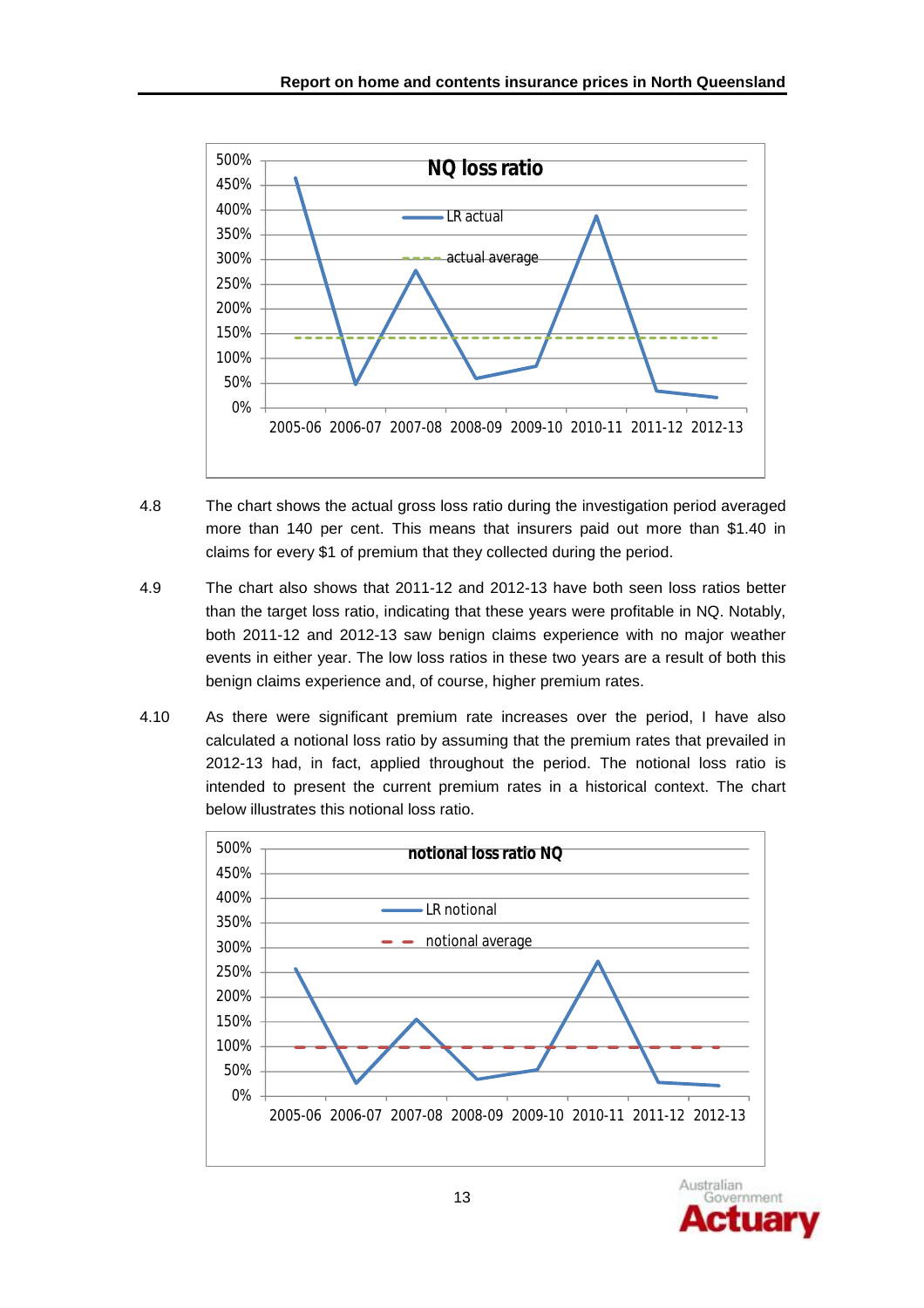4.11 Notwithstanding the good performance in 2011-12 and 2012-13, the chart shows that, even if the 2012-13 premium rates applied throughout the 8 year period, an unprofitable loss ratio of close to 100 per cent would have been achieved. This highlights the importance of assessing performance over a longer time period rather than a shorter time period when considering an insurance environment that features volatile claims experience (such as NQ).

## **5 Technical peril costs**

- 5.1 Home insurance premiums need to cover the following costs:
	- The cost of non-natural peril claims (eg fire [other than bushfire], theft, water leakage, etc)
	- The cost of natural peril claims (storm, flood, cyclone, earthquake, bushfire)
	- Reinsurance
	- Administration expenses
	- Profit margin
- 5.2 The first two items and a significant part of the third item relate to the cost of claims and represent a major component of the insurance premium.
- 5.3 Insurers provided me with estimates of the expected cost of claims<sup>11</sup>, broken down by:
	- Claim type buildings or contents
	- Peril both non-natural and natural peril
	- Region for a number of regions
- 5.4 These estimates are forward-looking estimates. As such, they give insight into the insurers' views on risk in the selected regions.
- 5.5 Notably, the estimates provided varied somewhat among insurers. This variation reflects, in part, differences in their individual risk exposures. It is also likely to reflect differing views among insurers on the underlying risk. This, in turn, reflects that insurance risk valuation is far from an exact science. It involves analysis and interpretation of typically inadequate and possibly inconsistent data drawn from a variety of sources.



<sup>&</sup>lt;sup>11</sup> Per \$100,000 Sum Insured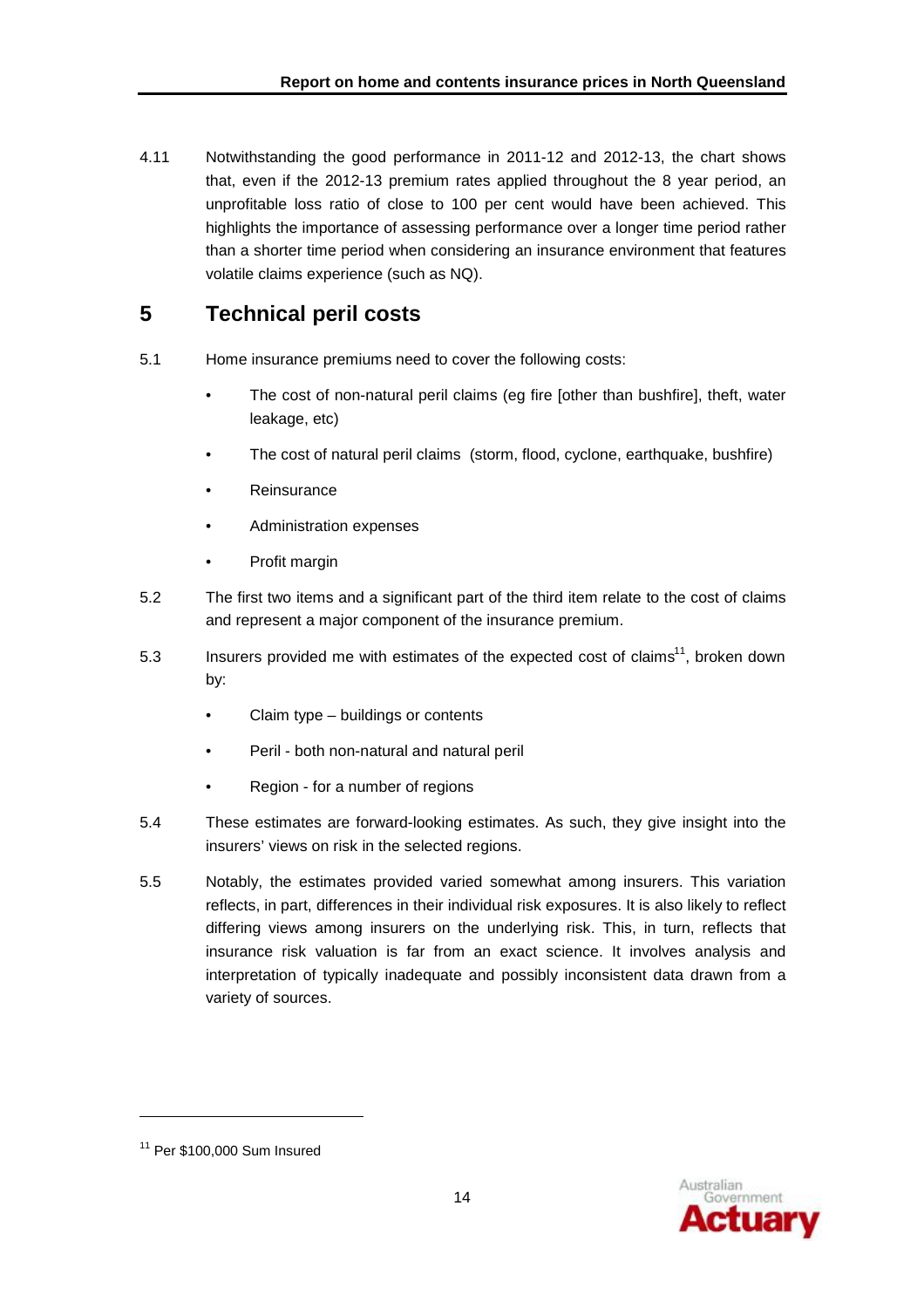5.6 Despite the variation mentioned above, there were some consistent signals in the data provided. The charts below summarise the main relevant features of the data provided by the insurers.





- 5.7 First, the relativities are consistent among regions in both charts. In each case, the estimated costs for the southern capitals are less than 50 per cent of the estimated costs for NQ. The estimated costs for Brisbane/Gold Coast are around 50 per cent of the estimated costs for NQ. Darwin costs are estimated to be around 75 per cent of NQ costs and north-west WA costs are estimated to be around twice NQ costs.
- 5.8 Second, and importantly, the estimated cost of cyclone represents the single largest contributor to regional difference. For example, when home buildings and home contents are considered together, the cost of claims related to cyclone risk is estimated to account for about half of the cost of all NQ claims. In contrast, there is no cyclone risk for the southern capitals.

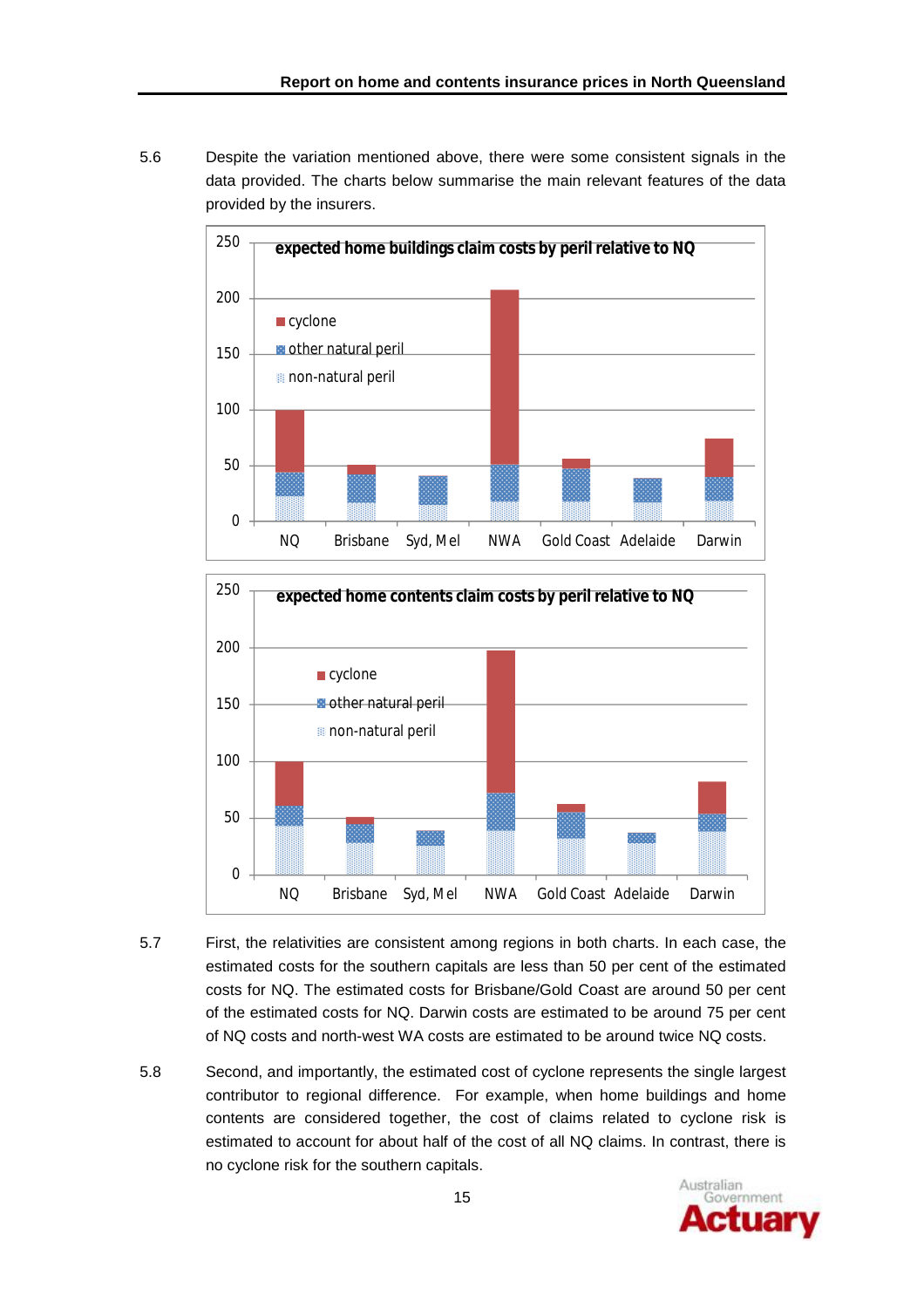- 5.9 Third, the estimated cost of non-natural peril claims is consistently higher for home contents than it is for home buildings. This reflects, for example, costs associated with theft and burglary in the home contents context.
- 5.10 Finally, although there is some regional variation in the estimated cost of claims due to natural peril other than cyclone, the extent of this regional variation is small when compared with the variation due to cyclone.

#### **Non-natural peril claims**

- 5.11 It was noted above that the cost of claims that arise for reasons other than natural peril tends to be higher<sup>12</sup> for home contents business than for home buildings business.
- 5.12 It is also apparent from the charts above that non-natural peril claims costs are estimated to be higher for NQ than for the other regions shown in the charts.
- 5.13 The data provided by ISA allowed some analysis of historical claim costs by both peril and region, including for other regions not shown in the charts above. That data suggests that non-natural peril claims costs are often higher in country regions than in metropolitan regions. There are likely to be a number of reasons for this. For example, claims costs have been analysed relative to Sum Insured and sums insured tend to be lower in country regions than metropolitans regions.
- 5.14 The main point to draw from this discussion is that, although non-natural peril claims costs are estimated to be higher in NQ than in the other regions shown above, this does not appear unique to NQ. Rather it appears to be a feature of the claims experience in a number of country regions.

#### **Natural peril costs (other than cyclone)**

5.15 The main natural perils other than cyclone are storm, riverine flood, bushfire and earthquake. It is instructive to consider the insurers' estimates of the expected cost of natural perils (excluding cyclone). The chart below summarises the data provided by insurers for NQ, Brisbane and Sydney/Melbourne $^{13}$ .



<sup>&</sup>lt;sup>12</sup> Per \$'000 Sum Insured

 $13$  Again, these relativities differ among individual insurers.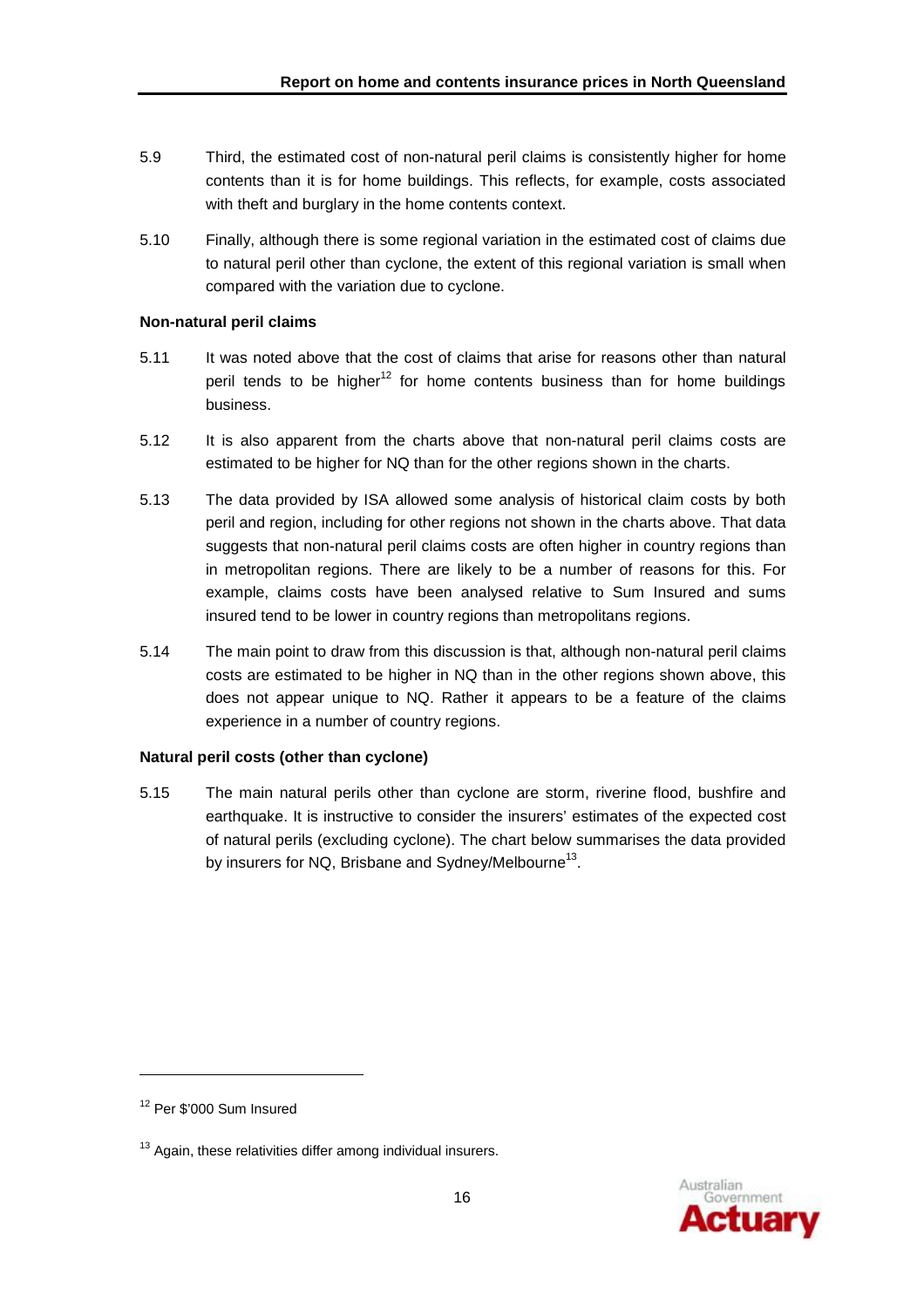

- 5.16 Insurers estimate that the costs of natural peril claims (other than cyclone) are, on average, broadly similar among the regions shown.
- 5.17 Costs associated with storm are estimated to account for more than half of the noncyclone natural peril costs in these regions. Indeed, storm represents the costliest natural peril across Australia when measured in aggregate dollar terms. In other words, insurers typically pay more out on storm-related claims than on any other natural peril. However, since storm risk is widespread, the cost of storm risk is also spread widely across a large number of policyholders in many regions. As a result, unlike cyclone risk, storm risk does not lead to large regional variations in premium rates.

#### **Flood vs cyclone**

- 5.18 It is instructive to consider how the cost of riverine flood risk and the cost of cyclone risk impact on premiums.
- 5.19 Flood cover is increasingly available under home and contents insurance policies. Indeed, many policies now cover flood risk as a standard inclusion. Most households have little or no flood risk and, for them, the cost of flood cover is negligible.
- 5.20 However, for some individual properties, the cost of flood cover is very high.
- 5.21 Indeed, for some properties, the cost of flood cover can be much higher than the maximum cost of cyclone cover for any property in NQ.
- 5.22 The chart below compares insurer estimates of the maximum cost of cyclone risk among NQ policyholders with the maximum cost of flood risk, also among NQ

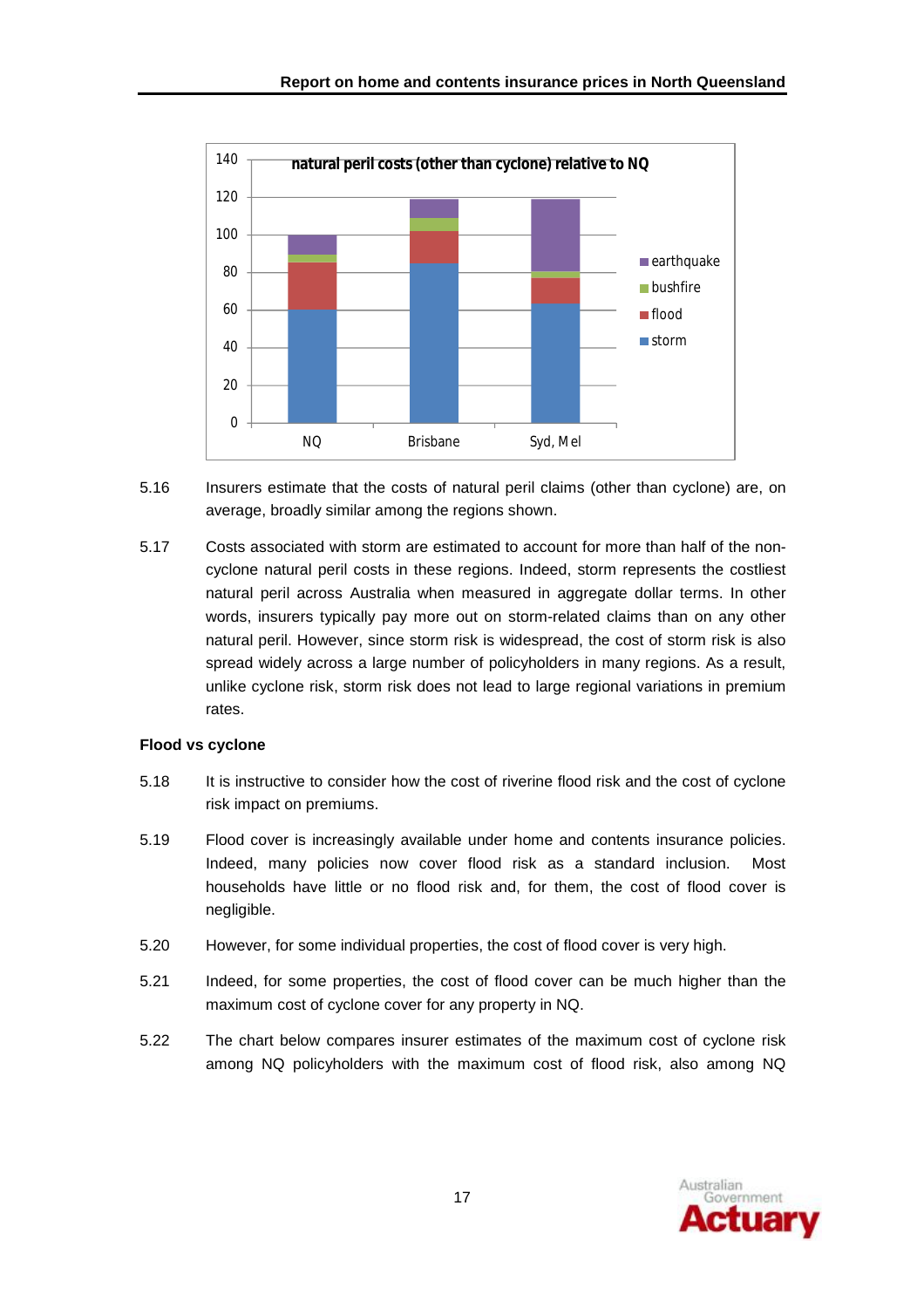policyholders. The maximum NQ flood risk is estimated to cost more than 2.5 times as much as the maximum NQ cyclone risk $^{14}$ .



- 5.23 However, when the cost of flood risk is averaged across all policyholders in a region (even a fairly small region), the (average) cost generally tends to be relatively low.
- 5.24 The chart below compares the estimated average cost of cyclone risk for NQ policyholders with the estimated average cost of flood risk. It shows that when both cyclone and flood costs are averaged across all NQ policyholders, the cost of flood is only about 10 per cent of the cost of cyclone.





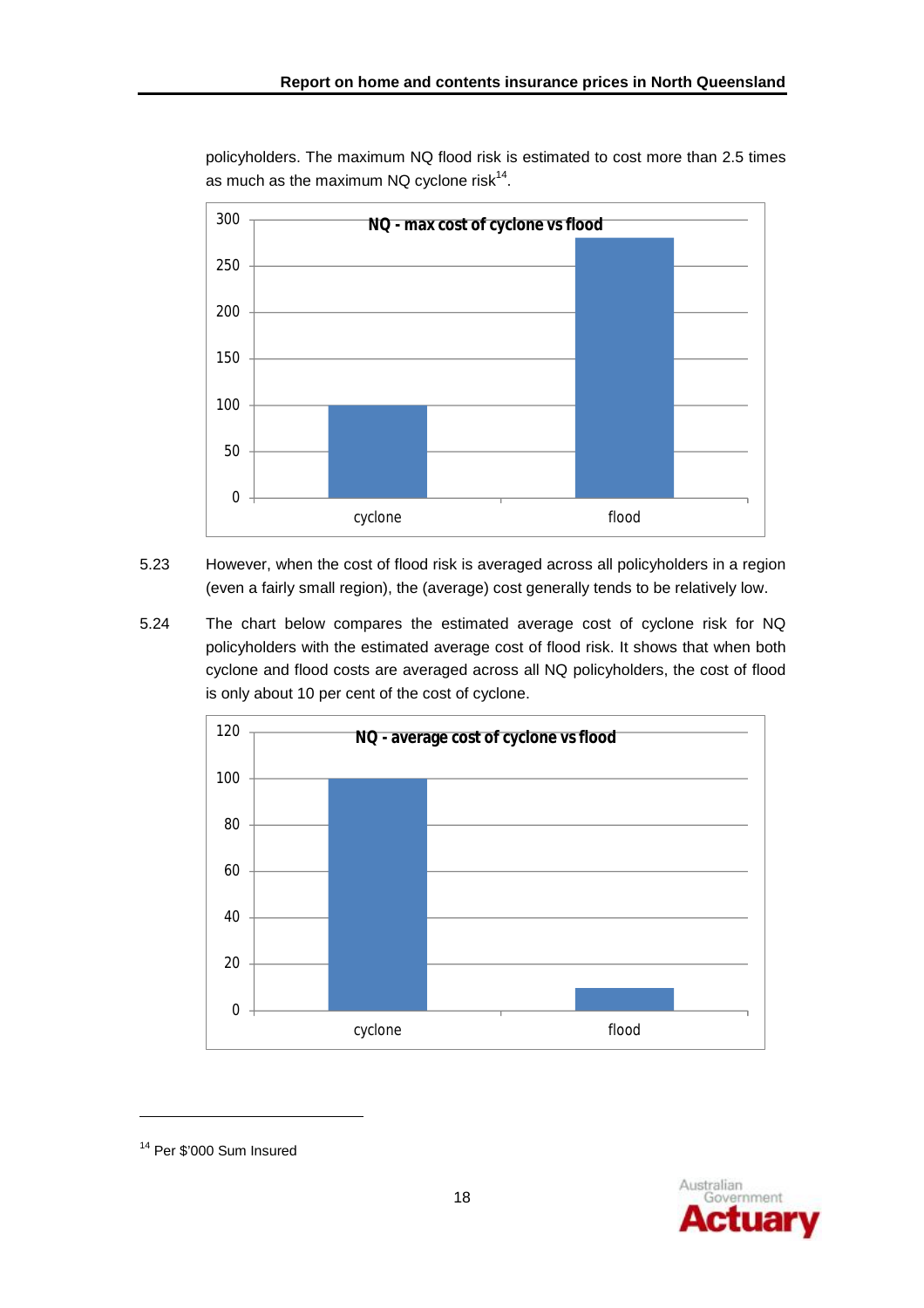- 5.25 While some NQ policyholders are at greater risk from cyclone than others, most policyholders in the region are at some risk, resulting in a significant regional premium impact due to cyclone.
- 5.26 On the other hand, while some NQ policyholders might face extreme flood risk, most policyholders will not have any flood risk. This tends to be the case for regions generally. When averaged out across all policyholders in a region, the cost of flood risk will usually tend to be relatively low. As a result, unlike cyclone risk, there will generally not be any significant regional premium impact as a result of flood risk.

### **6 Catastrophe reinsurance**

- 6.1 Insurers purchase reinsurance to transfer some of the risk from their balance sheet. Without reinsurance, an insurer would be exposed to the risk of very large losses arising from a single catastrophic event.
- 6.2 Property insurers typically purchase what is known as catastrophe reinsurance. This type of reinsurance responds when a single catastrophic event leads to losses of a specified amount for the insurer. The specified amount is called the attachment point. For example, an insurer might carry catastrophe reinsurance with an attachment point of \$50m. This means that any single catastrophic event which led to claims against the insurer of less than \$50m would not be covered at all by the catastrophe reinsurance. However, if claims against the insurer from a single catastrophic event exceeded \$50m, then catastrophe reinsurance would cover the excess claims cost over and above \$50m.<sup>15</sup>
- 6.3 Catastrophe reinsurance policies are typically purchased in respect of an insurer's entire property portfolio. That is, there will usually not be separate catastrophe reinsurance policies for separate blocks of property business. Rather there will usually be one policy covering the whole property portfolio. Home and contents insurance in NQ is likely to represent only a fairly small percentage of an insurer's portfolio. An insurer's catastrophe reinsurance policy would therefore provide protection for far more of its business than just its NQ home insurance business.
- 6.4 The cost of the catastrophe reinsurance cover needs to be passed on to policyholders. In other words, each policyholder's premium must include an allowance for an equitable share of the cost of catastrophe reinsurance.
- 6.5 There is no single correct way for an insurer to determine the share of the catastrophe reinsurance premium that is to be allocated to individual policies. In recent years, this process has been informed by catastrophe modelling. The level of sophistication of this modelling is improving, allowing more granular estimation of risk. As a result, catastrophe reinsurance costs are now increasingly allocated in line



<sup>&</sup>lt;sup>15</sup> Up to the limit of the catastrophe reinsurance policy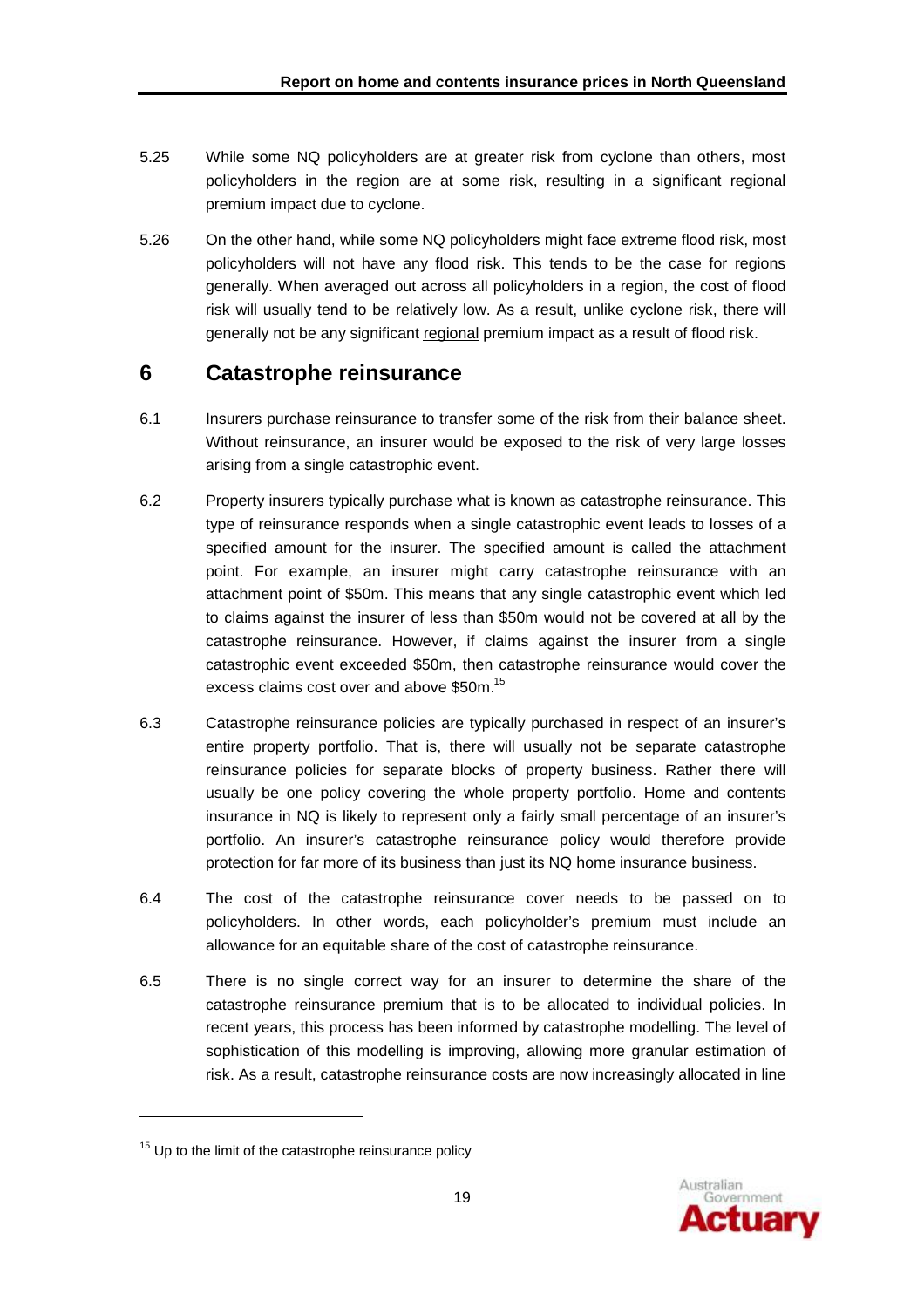with the assessed risk presented by the underlying policy. Having said that, catastrophe modelling remains an inexact science.

- 6.6 Under a risk-based cost allocation methodology, the cost of catastrophe reinsurance that is to be allocated to a particular policy will depend on the extent to which that policy is expected to 'benefit' from the catastrophe reinsurance protection. This, in turn, will depend on:
	- The insurer's exposure in the relevant region. More exposure to a particular region increases the likelihood that a catastrophic event in that region will trigger the catastrophe reinsurance, all else equal.
	- The frequency of catastrophic events in the relevant region.
	- The potential scale of losses from a catastrophic event in the region.
- 6.7 These factors interact in a somewhat complex way. Further, the frequency and scale of catastrophic events can only be estimated within a fairly wide band of uncertainty. Nonetheless, the significantly higher frequency of cyclone in NQ compared with the frequency of, say, earthquake in the capital cities means that the cost of the catastrophe reinsurance cover is likely to be skewed towards NQ if an insurer has exposure in NQ. In other words, an additional dollar of exposure in NQ is likely to result in more catastrophe reinsurance premium than an additional dollar of exposure in, say, Sydney.
- 6.8 There was some variation (in the data provided for the investigation) between insurers in respect of the cost of catastrophe reinsurance notionally allocated to their NQ home insurance business. This variation is likely to reflect a number of factors, including the geographical spread of their property business, the size and shape of their catastrophe reinsurance programs and their views on the underlying risks to their property portfolios. The chart below illustrates the broad trend in the allocated cost of catastrophe reinsurance to NQ home insurance business, when considered on an exposure-weighted basis.

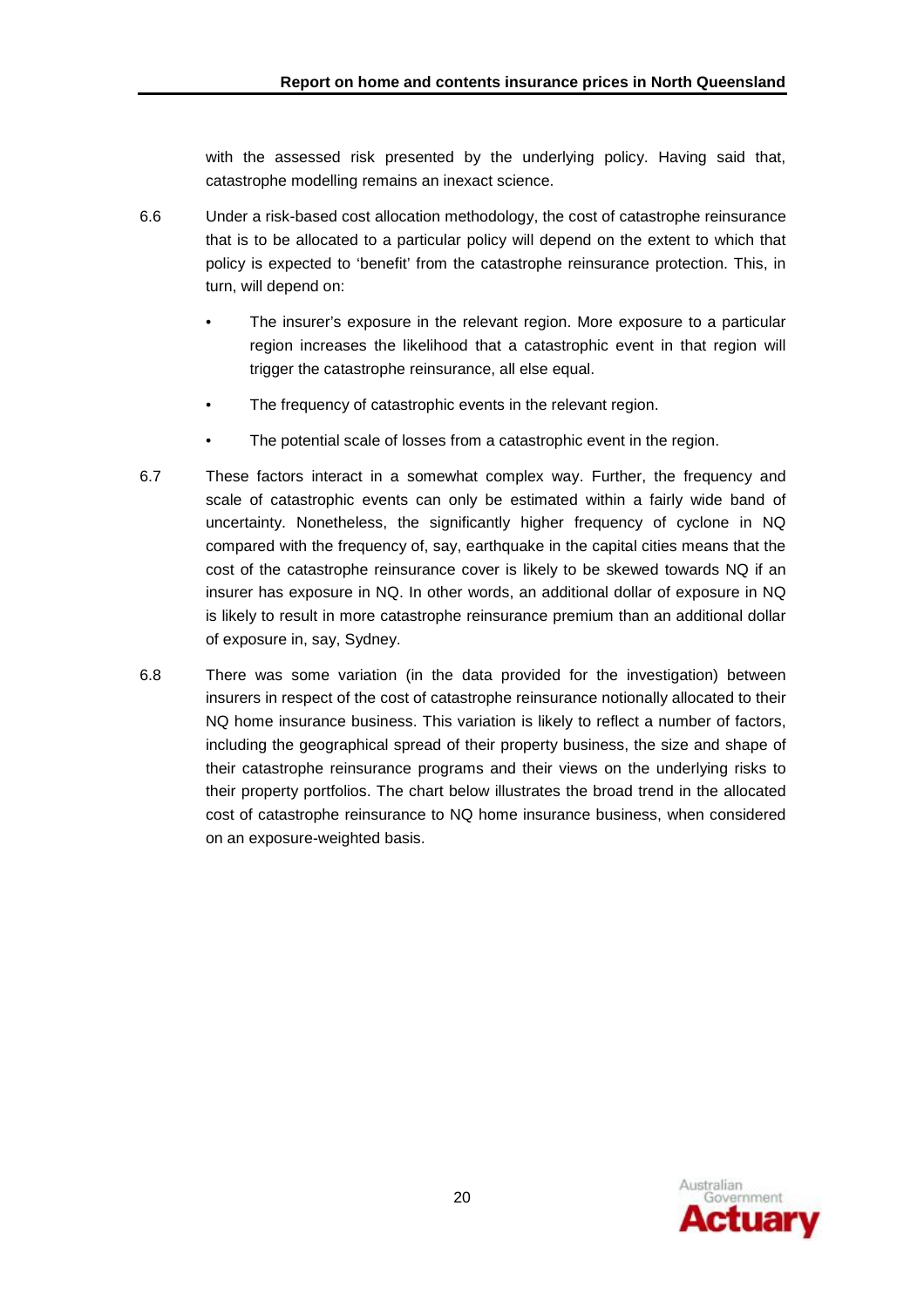

6.9 It will be seen that this trend is not inconsistent with the trend in NQ home insurance premium rates illustrated in paragraph 3.1. The cost of catastrophe reinsurance is a material component of the NQ home insurance premium, accounting for perhaps 20 to 40 per cent of the underlying premium.

# **7 Competition**

### **Discussion**

- 7.1 Premium rates have increased faster in NQ than in other centres.
- 7.2 The chart below illustrates by comparing the home insurance premium rate trajectories<sup>16</sup> for NQ, Brisbane and Sydney/Melbourne.



<sup>&</sup>lt;sup>16</sup> Combined home buildings and home contents premium rates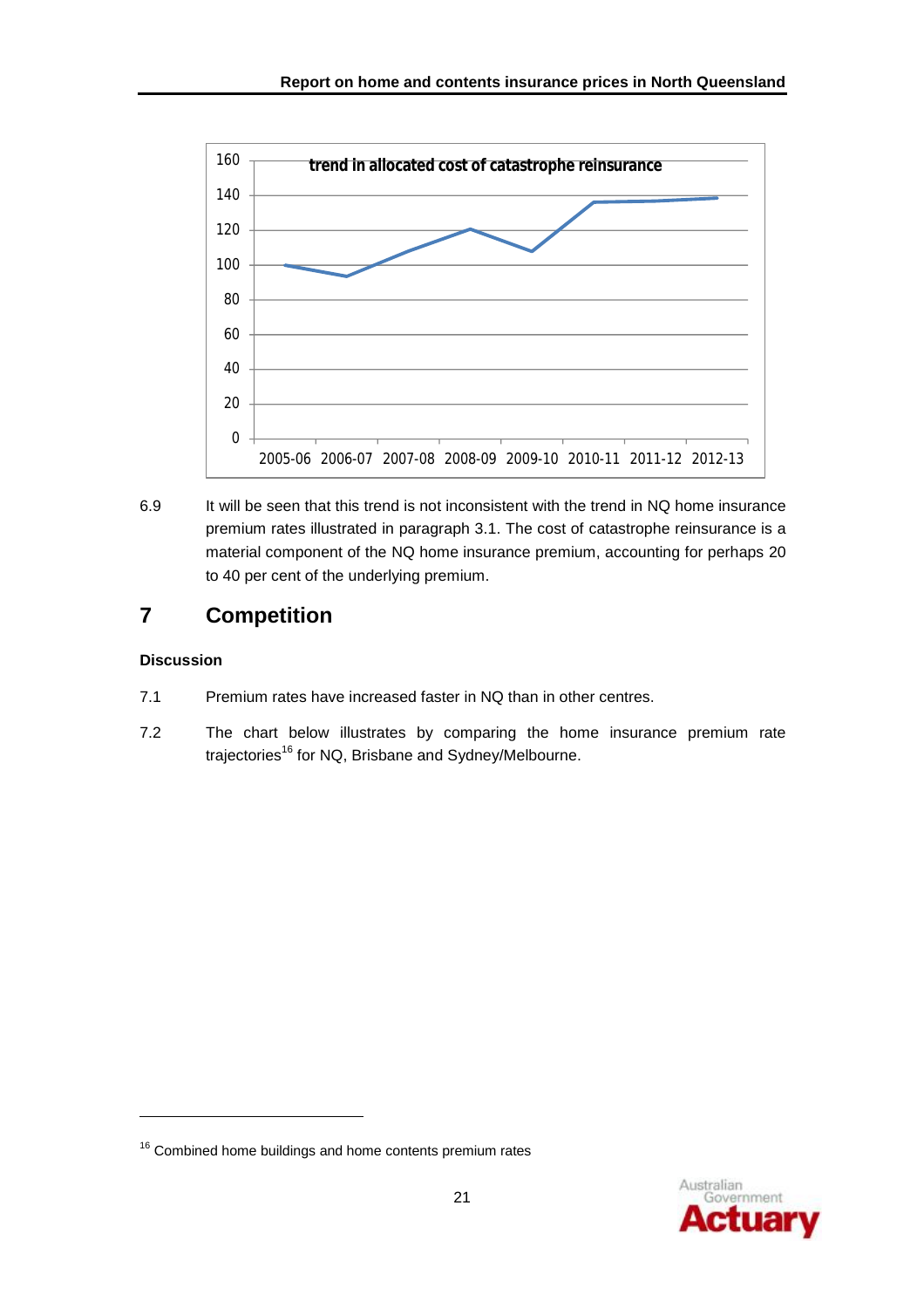

7.3 To illustrate possible reasons for the widening of the premium rate gap, the chart below shows the cumulative loss ratios<sup>17</sup>, commencing in 2005-6, for NQ and for Brisbane and Sydney/Melbourne combined over the investigation period. The widening of the premium rate gap has helped to improve the cumulative loss ratio for NQ somewhat.



7.4 It is likely that the widening of the gap between NQ premium rates and premium rates in the other centres was primarily related to the scale of losses that had been incurred over a period of years. Over the four years to June 2009 participating insurers collectively suffered insurance losses in NQ of more than 100 per cent of



<sup>&</sup>lt;sup>17</sup> Found by dividing the progressive sum of annual incurred claims costs by the progressive sum of annual premium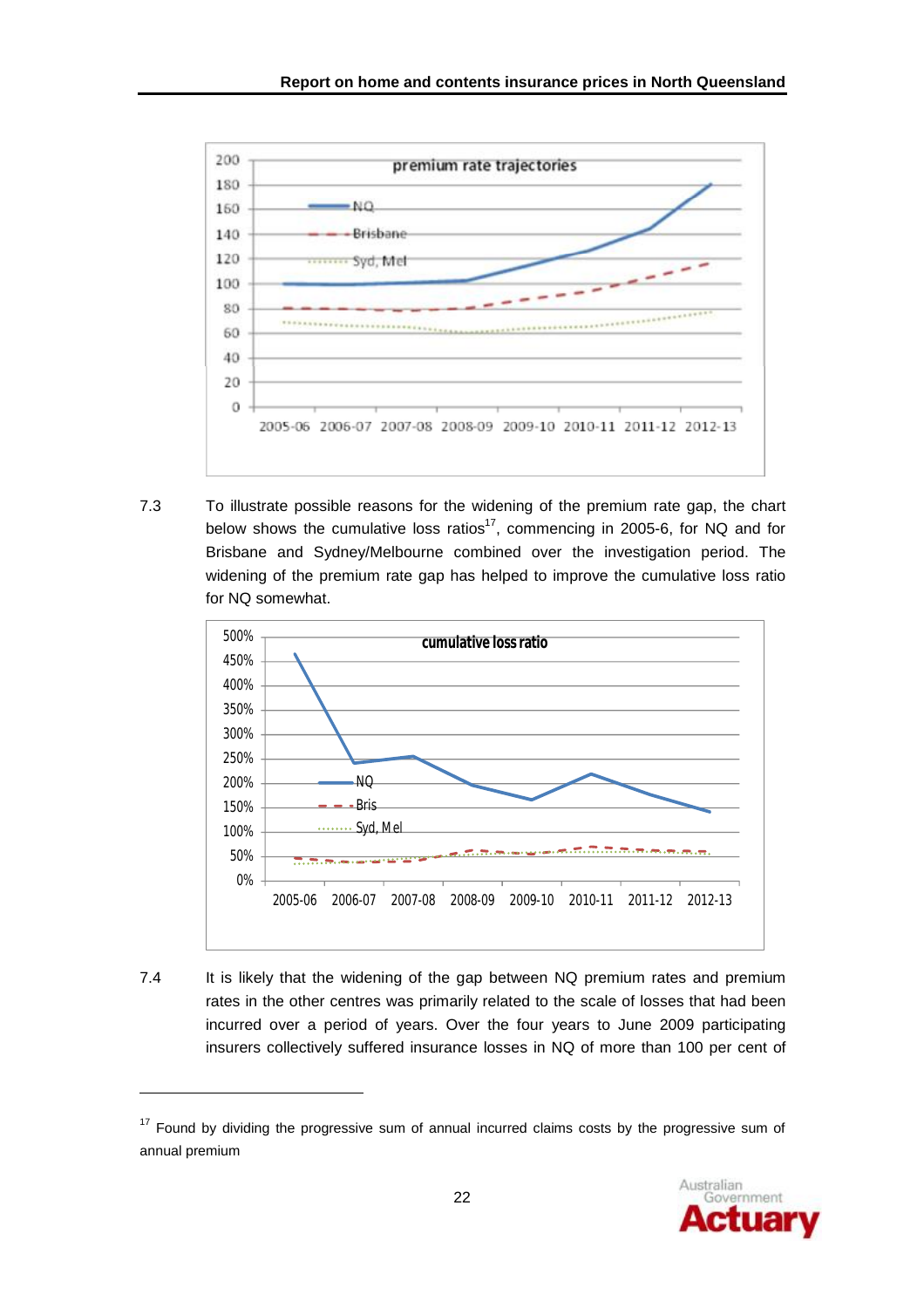premium (cumulative loss ratio to that time of around 200 per cent). Cyclone Yasi in 2011 added further impetus.

- 7.5 This period of poor experience broadly coincided with developments in catastrophe modelling capability, including cyclone modelling. That modelling further focussed insurer (and reinsurer) attention on the scale of cyclone risk. At the same time, reinsurance costs increased.
- 7.6 In my view it is likely that these factors combined to lead insurers to a view that prevailing premium rates in NQ were too low when compared with the risk being carried and that rate increases were needed to restore profitability.
- 7.7 Ultimately, however, insurance pricing must have regard to commercial considerations as well as the factors described above. In a competitive market it is not always possible for insurers to set prices at the level they believe to be necessary to achieve the desired profit margin. Whenever there is an appetite to gain or protect market share, competitive pressure can and will be brought to bear on prices. In my view this competitive pricing pressure is largely missing in NQ. Those insurers who participate in the NQ market<sup>18</sup> do not appear particularly anxious to protect or grow market share in that market. Accordingly, in my view, it has been possible for insurers participating in that market to make their pricing decisions largely unconstrained by competitive forces. Although this is a second order issue compared with the poor experience, it has played a part in the premium rate increases.

### **8 Northern Territory**

l

8.1 The ISA data allows comparison of NQ premium rates with NT premium rates.

 $18$  Not all home and contents insurers choose to participate in the NQ market

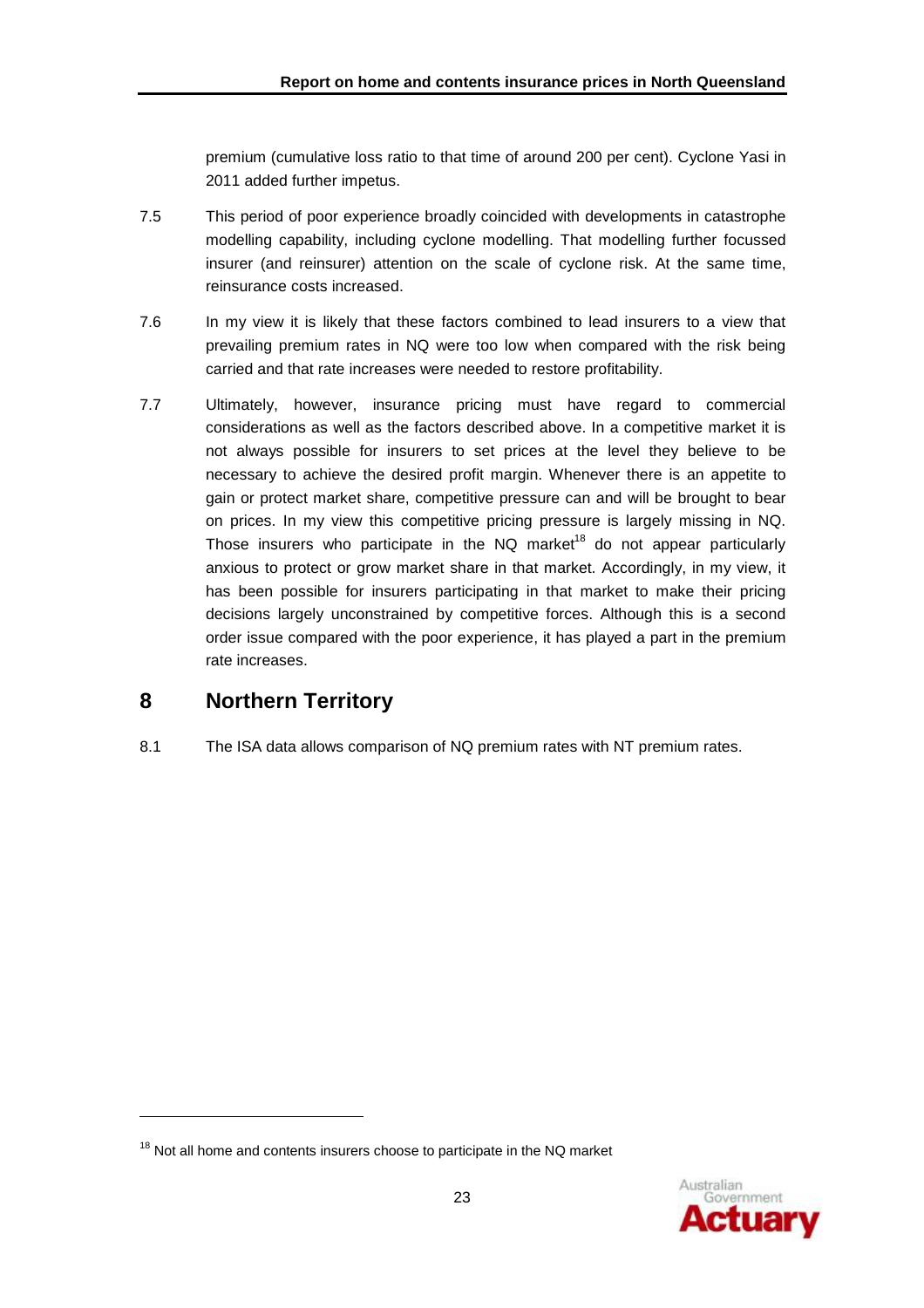

- 8.2 Over the period of the investigation NT premium rates have remained stable while NQ premium rates have increased significantly.
- 8.3 The chart below compares the cumulative loss ratio for NT with that of the other centres. The chart shows that NT claims experience has been relatively benign throughout the period of the investigation.



8.4 In my view, the stable premium rate trajectory for NT is consistent with the benign claims experience. There are likely to be a number of reasons for the (relatively) lower claims cost in the NT than in NQ. Probably the most important reason is that the region has not experienced major weather-related insurance losses during this period. This may reflect a lower underlying risk exposure for NT, including a lower cyclone risk exposure. Indeed, the charts at paragraph 5.6 are consistent with this. It probably also reflects an element of luck.